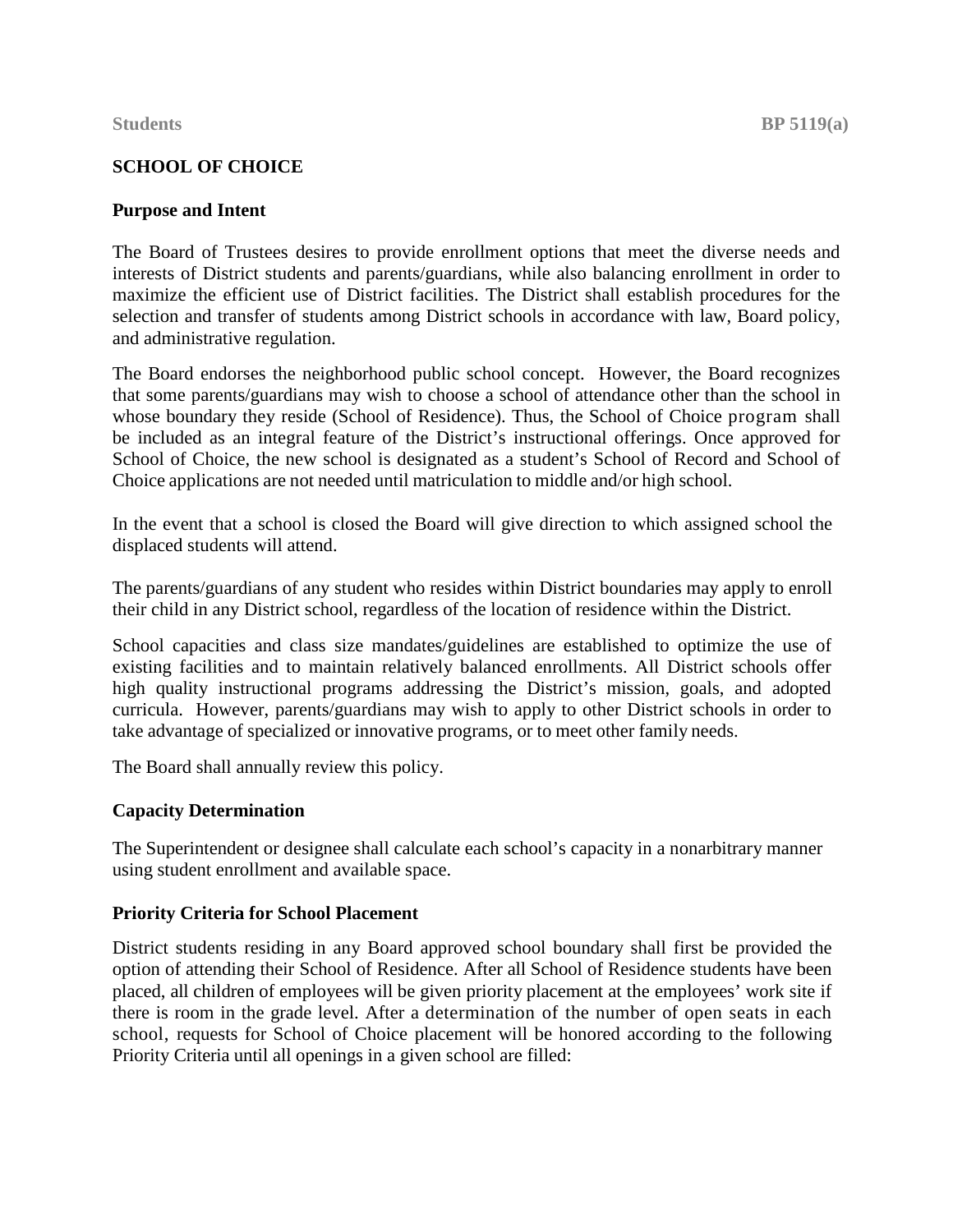## **SCHOOL OF CHOICE (continued)**

Except for the Priority Criteria listed below and in the order provided, the District shall use a random, unbiased selection process to determine who shall be admitted whenever a school campus receives admission requests that are in excess of the capacity of the school campus. Priority placement will be given to students from a Community Facilities District (CFD) which contributes Mello-Roos funds to that school, as described in Board Policy 5116.

# **Priority Criteria**

If a student has continuously attended their School of Residence and moves anytime during the year, the student may apply to stay at the current school until he/she matriculates to the next level unless the school is significantly impacted and the student is displacing a student living in that boundary.

- A. Any student enrolled in a District school that has been identified on the State's Open Enrollment List or participating in Title 1 Public School Choice.
- B. Any student enrolled in a District school designated by the California Department of Education as "persistently dangerous."
- C. Any K-11 student whose sibling is already enrolled in a school and desires to will be coenrolled during the coming school year if there is room in the grade level. Sibling means brother/sister, step-brother/step-sister, or foster brother/sister residing in the same household. Co-enrolled means both siblings will be at the same school for the year. This applies to Kindergarten through twelfth grade students. Students who are transferred through the Individualized Education Program (IEP) process will have priority to co-enroll theirsiblings.
- D. Any student continuously enrolled in a K-12 specialized District program.

### **Placement Procedures**

The District will fill openings in the order of the above-listed placement Priority Criteria, until all open seats in that priority area are filled or all requests have been met, whichever occurs first. If the number of remaining available spaces at that school does not accommodate all students within a single Priority Criteria, then the District shall conduct a lottery among the students within that Priority Criteria and grant applications in the order of the names drawn within that category.

The School of Choice timeline will be published on the District website.

School of Choice applications shall be initiated by a student's parent/guardian. Applications must be submitted on the District-designated form, available online on the Capistrano Unified School District website. Parents/guardians seeking placement for multiple children must submit a separate application for each student.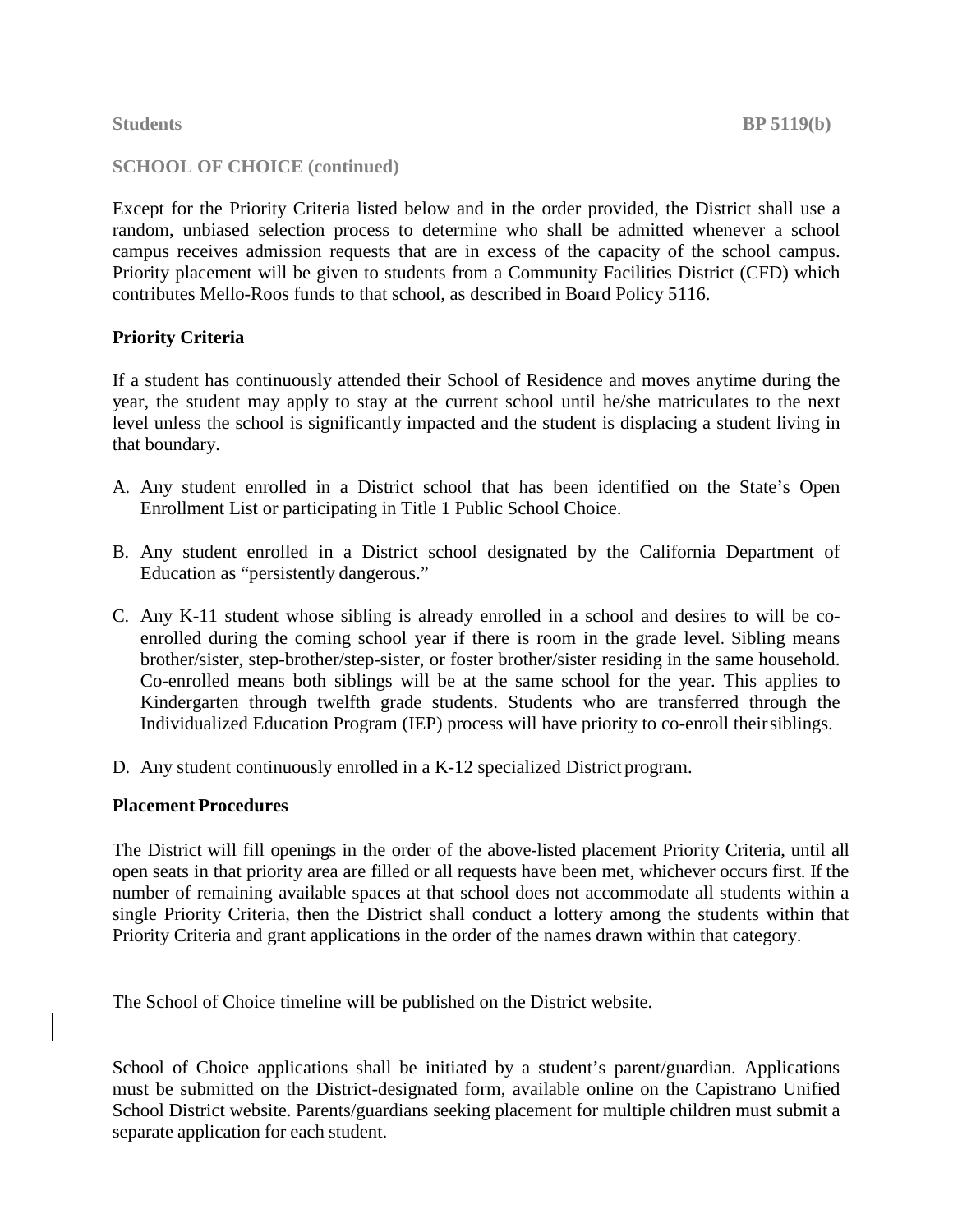## **SCHOOL OF CHOICE (continued)**

Parents/guardians who apply for a School of Choice transfer before the published application deadline shall receive notice regarding the status of their request by late spring. School of Choice approval is school specific and does not guarantee placement in the feeder school(s) for the school of choice.

## **Eligibility for Interscholastic Athletic Participation**

When a student enrolls as a freshman (Grade 9) in any District high school, he/she will have that school identified as the School of Record for athletic eligibility. Once eligibility has been established, a transfer to a different high school under School of Choice may result in a declaration of ineligibility to participate. Students considering a transfer to another District high school should contact California Interscholastic Federation (CIF) for eligibility guidelines.

Recruitment of students by school personnel to attend a high school other than the School of Residence for the purpose of athletic participation is prohibited in accordance with CIF rules and regulations.

### **Home-to-School Bus Transportation**

Transportation of students who have been placed through the School of Choice process is strictly the responsibility of the parent/guardian.

# **Transfer Back to the School of Residence**

Students approved for School of Choice placement in accordance with the priority placement criteria spelled out in this policy shall abide by all school rules and procedures. Principals may recommend to Student Services the involuntary transfer of a student back to his/ her School of Residence or another school deemed appropriate for any of the following reasons:

- 1. Unsatisfactoryattendance
- 2. Continual tardiness
- 3. Failure of the parent/guardian to make adequate transportation arrangements
- 4. Unsatisfactory academicperformance
- 5. Unsatisfactorybehavior
- 6. No longer residing within District boundaries

A student subject to transfer back to his/her School of Residence or another school deemed appropriate have the right to an Admission and Discharge hearing relative to the infraction that resulted in the involuntary transfer.

A student deemed to have enrolled in a school via School of Choice by falsifying attendance or residency records shall be returned to School of Residence immediately.